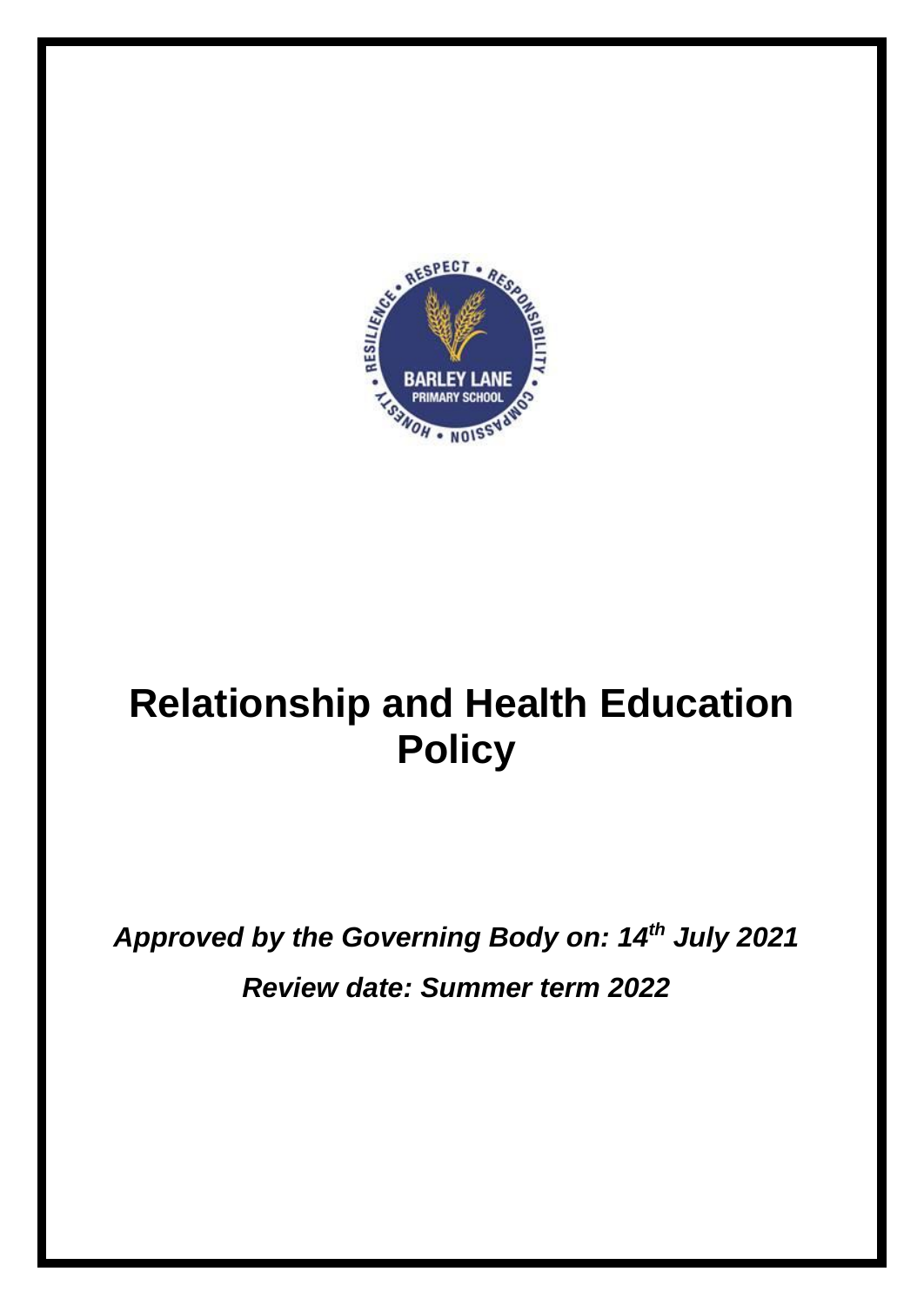## **1 Aims and Objectives – Relationships and Health Education (RHE)**

It is the intention of Barley Lane Primary School to teach age appropriate, pupil sensitive, evidence based Relationships and Health Education (RHE), that respects the law and all communities that call Redbridge home.

It is our expectation that RHE provides a learning space to understand Personal, Social and Health skills, knowledge and understanding, to enable children to navigate the world in which they live throughout childhood but also into adulthood; therefore, RHE is such an important element of the curriculum.

*This policy is adapted from the Redbridge Local Authority Model RHE Policy. Credit and thanks to the London borough of Newham and Tower Hamlets for access to their policy. Special thanks to Jo Sell, Claire Clinton and the Newham RSHE partnership for their support to Redbridge.* 

## **2 Statutory Content Primary – RHE**

As of September 2020, it is the legal requirement of Primary Schools – both maintained and Academies to teach Relationships and Health Education, alongside the Science National Curriculum and within the context of safeguarding and maintaining a child centred approach in accordance with the 'Keeping children safe in education document' (DfE, Sept, 2020).

We acknowledge and recognise that families are a child's first and most effective teacher, it is our aim to build on the established foundation of the Redbridge syllabus and consultation of working in partnership with parents/carers to educate our children about these important subjects.

We will ensure that our RHE curriculum is included as part of the termly curriculum meetings held with parents under the subject area of PSHE.

## **3 Definitions**

#### 3.1.1 **Relationship Education - Primary**

The DfE have defined Relationship Education within the RHE Guidance 2019. The London Borough of Redbridge have interpreted this definition and acknowledge that by the end of Primary school all children will have learnt about the following topics; Families and people who care for me, Caring Friendships, Respectful relationships, online relationships and Being safe. This will include safeguarding elements including children being able to report concerns or abuse using the vocabulary to do so, which incorporates the use of proper names for body parts including penis and vulva. The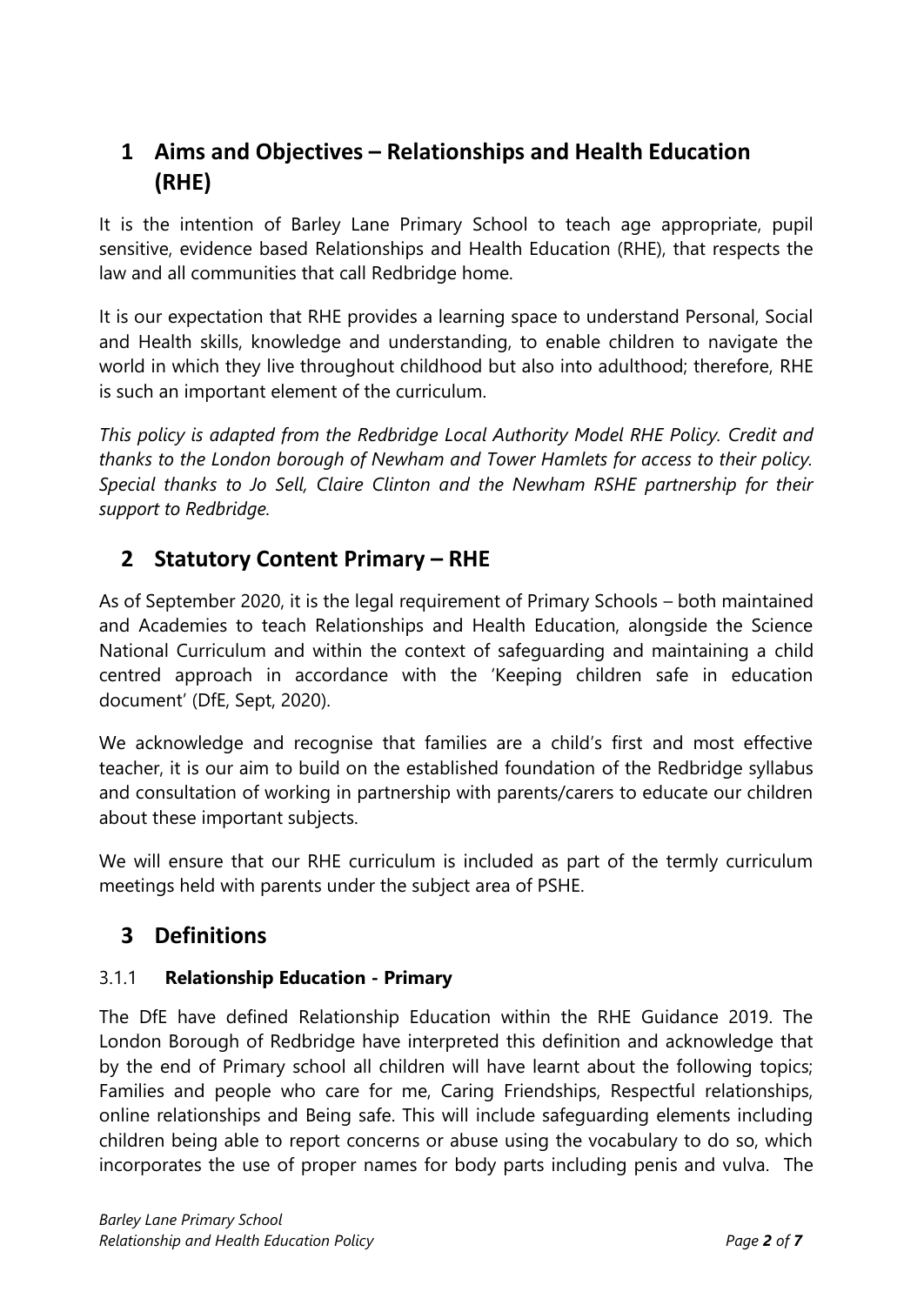school will use these body part names from the start of Year 4. Until the end of Year 3, the children will be taught the term private parts.

#### 3.1.2 **Sex Education – Primary**

The DfE have defined Sex Education within the RHE Guidance 2019. The London Borough of Redbridge have interpreted this definition and acknowledge that Sex Education within Primary is not compulsory. Sex Education in Primary is the teaching of sexual reproduction – how a baby is conceived and born, which goes beyond the National Curriculum teaching of reproduction in mammals. This part of the guidance will **not** be taught. (see Section 7).

#### 3.1.3 **Health Education – Primary**

The DfE have defined Health Education within the RHE Guidance 2019. The London Borough of Redbridge have interpreted this definition and acknowledge that by the end of Primary school all children will have learnt about the following topics; Mental Wellbeing, Internet safety and harms, Physical health and fitness, Healthy eating, Drugs, alcohol and tobacco, Health and Prevention, Basic first aid and changing adolescent body. We have followed the recommendation of the Redbridge syllabus to teach about the menstrual cycle within Year 4, with an additional parent and child invited session. This is earlier than detailed in the statutory Science KS2 curriculum whereby topics such as the main external body parts, the human body as it grows from birth to old age (including puberty) and reproduction in some plants and animals is taught in Upper KS2.

#### 3.1.4 **National Curriculum Science**

The Key stage 1 and Key stage 2 NC states that children's learning should include teachings about the main external body parts, the growth and development of humans from birth to old age, including the changes experienced during puberty, asexual and sexual reproduction in plants and mammals, the important of exercise and the impacts associated with diet, drugs and lifestyle on the function of the body.

Full Science curriculum context can be viewed in appendix 1.

### **There continues to be no right to withdraw from the Science National Curriculum**.

## **4 Health Education**

The aim of Health Education is to provide information to children that will empower them to make their own choices about their physical and mental wellbeing and health. Children will recognise what is usual and what is not, in themselves and others and be equipped to seek support at the earliest opportunity from appropriates sources.

Puberty, including menstruation, will be covered in Health Education and should, as far as possible, be addressed before children begin puberty.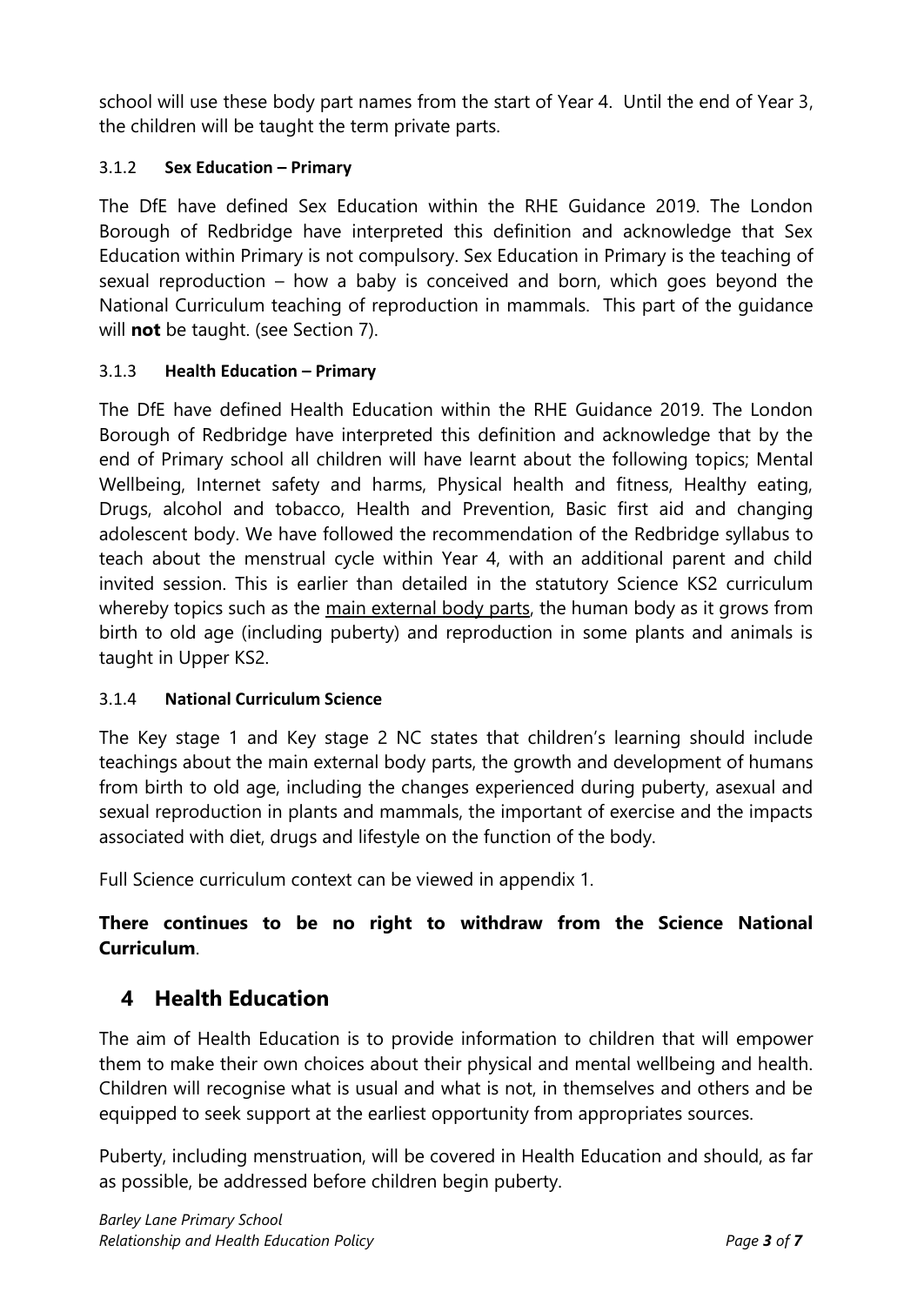See appendix 2 for a copy of the DfE guidance.

#### **There is no right to withdraw from Health Education.**

## **5 Relationships Education**

The aim of Relationships Education is to provide information to children that will empower them to understand themselves and the world in which they live. The focus in Primary schools should be on teaching the fundamental building blocks and characteristics of positive relationships, with family members, other children and adults as outlined in the guidance and how to seek support and guidance from appropriate sources. Lessons will be evidence based, age appropriate, based on the law and sensitive to the needs of children.

See appendix 2 for a copy of the DfE guidance.

#### **There is no right to withdraw from Relationships Education.**

## **6 Safeguarding**

Safeguarding is an important aspect of all the lessons taught as part of RHE in our school. Our safeguarding policy will be applied to and supported by all aspects of RHE and any disclosures or issues arising as part of RHE, will be dealt with in line with our safeguarding policy. The aim of including safeguarding within the syllabus enables consistent, age appropriate fact-based vocabulary to report any concerns including physical, emotional, sexual harm and neglect.

## **7 Non - Statutory RHE**

The Government and local advisors strongly recommend primary schools teach sex education beyond that taught within the science curriculum. However, the school has after discussion with the SLT and Governing Body, not to teach sex education and will not teach 'how a human baby is conceived and born'. Sexual reproduction in mammals will still be taught as part of the science national curriculum in year 5.

## **8 Equality**

The school will comply with the relevant requirements of the Equality Act 2010 and the Public Sector Equalities Duty (2014): schools must not unlawfully discriminate against pupils or allow children to be bullied because of their age, sex, race, disability, religion or belief, gender reassignment, pregnancy or maternity, marriage or civil partnership, or sexual orientation (Protected Characteristics).

The delivery of the content of RHE will be made accessible to all pupils, including those with SEND.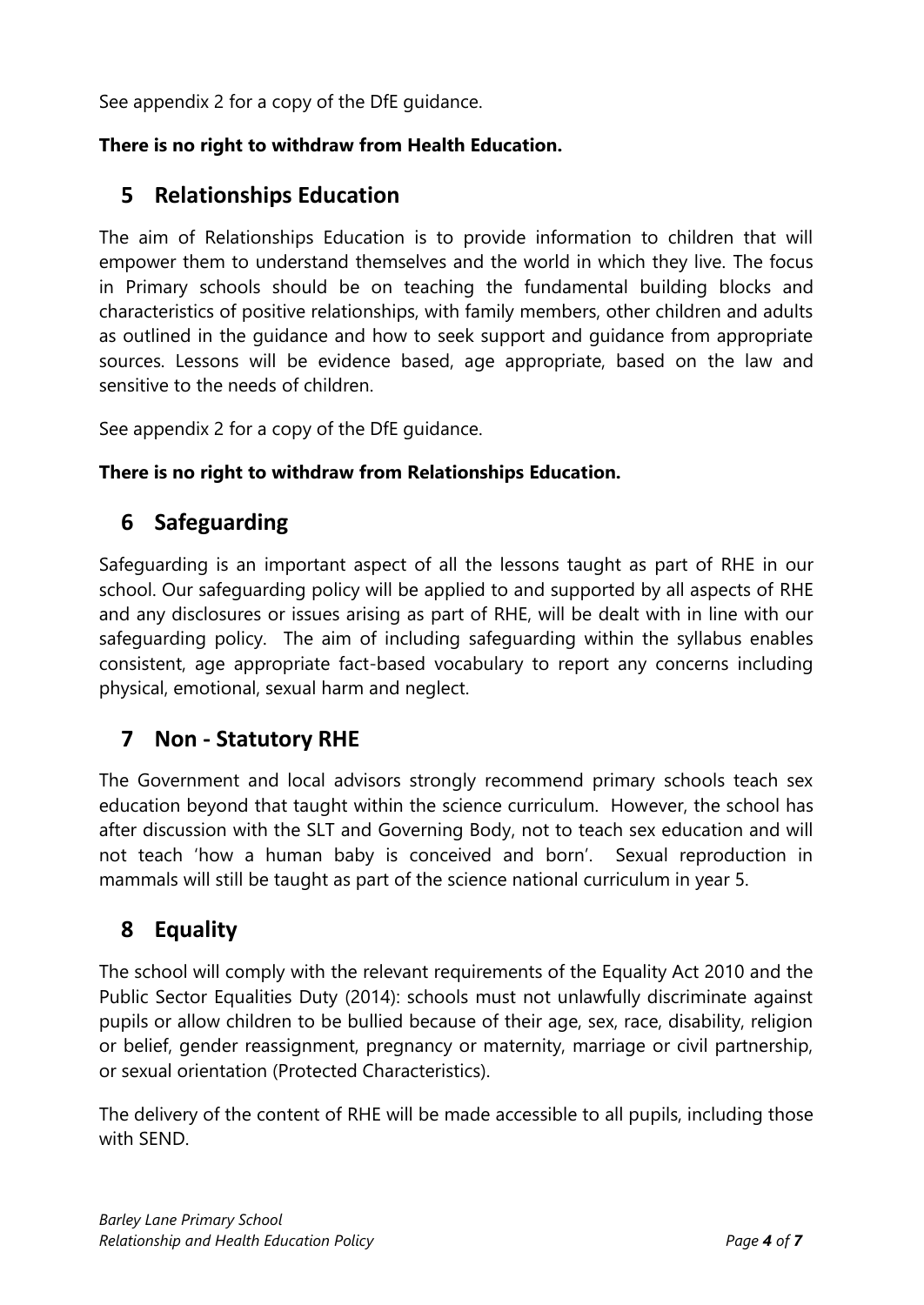The school celebrates difference and diversity. The bullying or discrimination of anyone for any reason is not acceptable. It is expected that our Relationships Education curriculum will lead to a stronger sense of community, mutual respect and give pupils a sense of responsibility. This will help, to keep our school a safe, inclusive and caring place for all, upholding the core values and ethos of the school.

## **9 Faith sensitivity**

Some religious people/faiths will see some family structures as a preferred way of living. British Law says that people have a right to live with whoever they choose. The most important thing is that we always make sure to respect the way that people choose to live their lives. Teachers can acknowledge in RHE lessons that some children/young people may have beliefs about the content to be taught, whilst noting that the purpose of the lesson is to give information. Children and young people will also be reminded of the ground rules and their right to pass on discussing anything that they do not want to. For some children and young people, it might be forbidden to discuss sex and the human body, which may be seen as a private matter. When teaching RHE children and staff will acknowledge equal respect for all protected characteristics in line with the Equality Act 2010, particularly religion.

## **10 Organisation of Teaching, Assessment & Review**

It is our intention that RHE sessions will meet our high standard of teaching and learning. Therefore, planning will be accessible to the RHE lead to review, discuss and develop CPD opportunities where appropriate.

RHE lessons will be included in whole school learning walks.

Teachers will be responsible for assessing the children's learning and progress. Teachers will identify prior learning by engaging with the children to understand their gained knowledge through discussions in class, evidence of work in books, previous curriculum planning and discussion with colleagues. Evidence of learning and progress will be through class discussions, work in books, displays, photographs, assemblies. This approach links to the rest of the school's curriculum ethos. RHE lessons will be taught all year round as part of class time and aspects may also be delivered through age appropriate assemblies.

We are aware that some sessions throughout different age groups are dependent on individual needs and may suit being taught with amendments to teaching organisation i.e. in single gender groups or smaller groups.

Children will be able to ask questions, responses should be evidence based, age appropriate, based on the law and sensitive to the needs of children. If children ask questions which are outside the parameters of our syllabus and policy, they will be referred to their parents for further discussion. Home and School Partnership and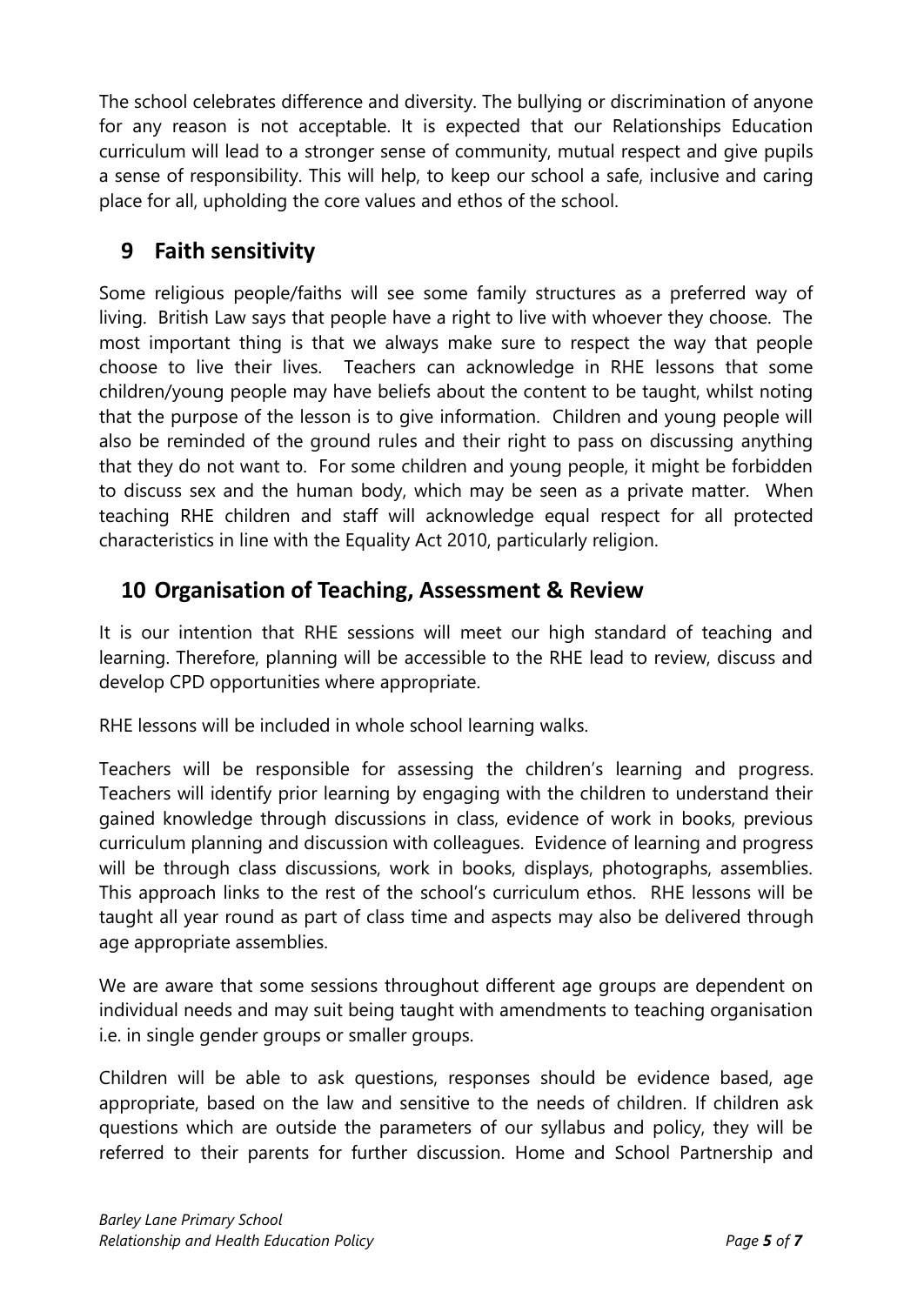communication and an understanding of the school's approach to safeguarding disclosures is important.

#### 10.1 **What training will staff be given?**

Staff have attended boroughwide training available to schools since the summer term 2020. The training has been delivered to other teachers in school through the academic year 2020-21.

#### **11 Resources**

Our RHE lead will work with year group teams to choose educational resources and materials that are age appropriate and enhance the teaching of RHE exercising their professional judgement and that are in line with our legal duty in relation to impartiality.

These educational resources include stories and resources from external agencies such as the NSPCC, PSHE Association, Red Cross, Twinkl. The school will **not** be using Jigsaw or Stonewall resources. In the event of external agencies/tools/resources being used the school will ensure the materials comply with our RHE policy, the Teaching Standards, the Equality Act 2010, the Human Rights Act 1998, the Education Act 1996 and align to the teaching requirements set out in the statutory guidance.

We will share some of these resources at our termly curriculum meetings.

#### 11.1 **RHE Lead**

The name of the RHE lead is Victoria Ballantyne.

If you have any questions regarding this policy or RHE please contact Victoria Ballantyne via [admin@barleylane.redbridge.sch.uk](mailto:admin@barleylane.redbridge.sch.uk)

Children and staff will know about the role of the RHE lead through newsletters, parent meetings, assemblies, school council and lessons. The school's Safeguarding leads and pastoral team will support the work of the RHE lead when appropriate.